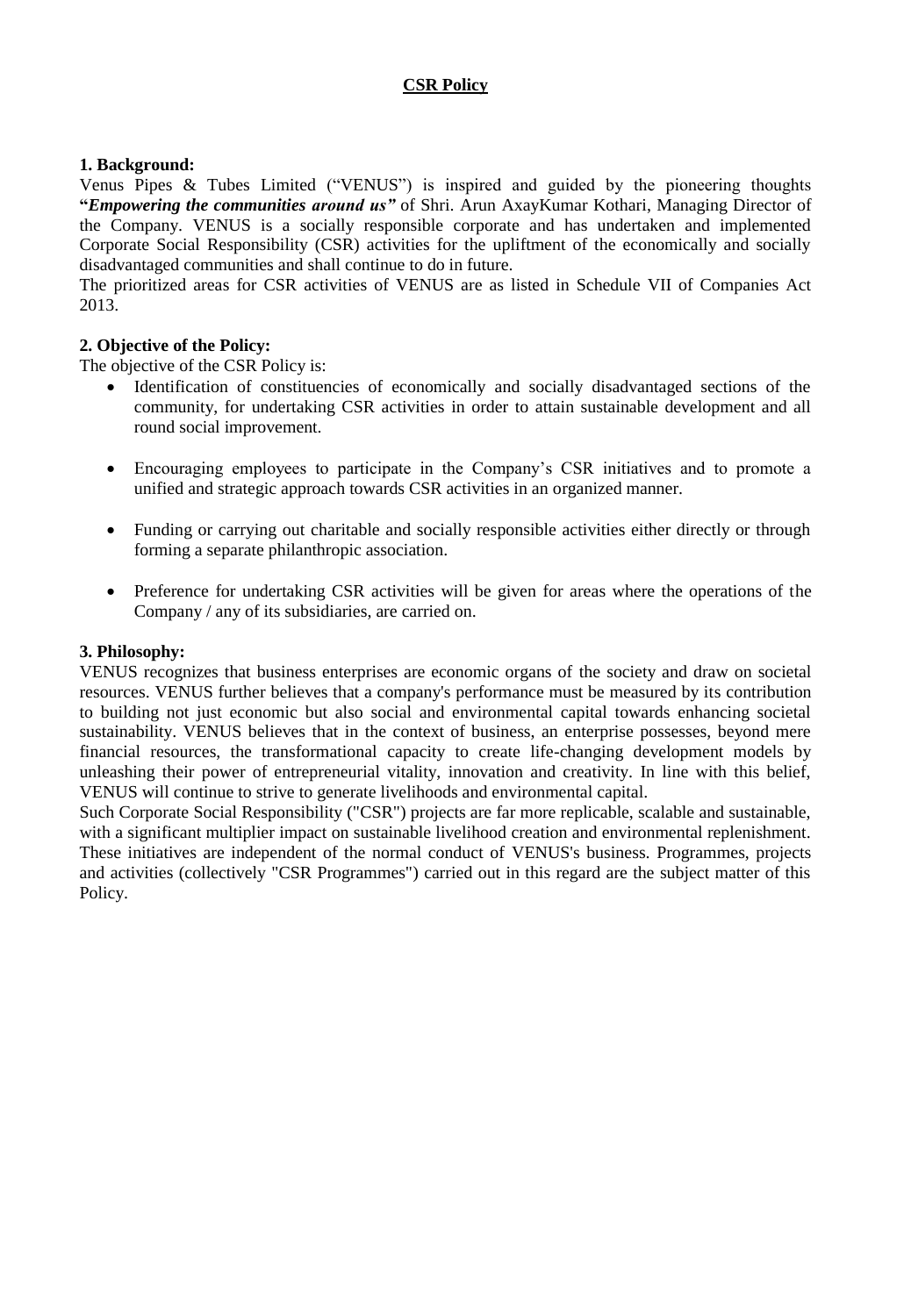# **4. Definitions:**

(a) "Act" means the Companies Act, 2013 (18 of 2013);

(b) "Administrative overheads" means the expenses incurred by the company for 'general management and administration' of Corporate Social Responsibility functions in the company but shall not include the expenses directly incurred for the designing, implementation, monitoring, and evaluation of a particular Corporate Social Responsibility project or programme;

(c) "Corporate Social Responsibility (CSR)" means the activities undertaken by a Company in pursuance of its statutory obligation laid down in section 135 of the Act in accordance with the provisions contained in these rules, but shall not include the following, namely:-

i. activities undertaken in pursuance of normal course of business of the company: Provided that any company engaged in research and development activity of new vaccine, drugs and medical devices in their normal course of business may undertake research and development activity of new vaccine, drugs and medical devices related to COVID-19 for financial years 2020-21, 2021-22, 2022-23 subject to the conditions that-

- such research and development activities shall be carried out in collaboration with any of the institutes or organisations mentioned in item (ix) of Schedule VII to the Act;

- details of such activity shall be disclosed separately in the Annual report on CSR included in the Board's Report;

ii. any activity undertaken by the company outside India except for training of Indian sports personnel representing any State or Union territory at national level or India at international level;

iii. contribution of any amount directly or indirectly to any political party under section 182 of the Act;

iv. activities benefitting employees of the company as defined in clause (k) of section 2 of the Code on Wages, 2019 (29 of 2019);

v. activities supported by the companies on sponsorship basis for deriving marketing benefits for its products or services;

vi. activities carried out for fulfilment of any other statutory obligations under any law in force in India;

(d) "CSR Committee" means the Corporate Social Responsibility Committee of the Board referred to in section 135 of the Act;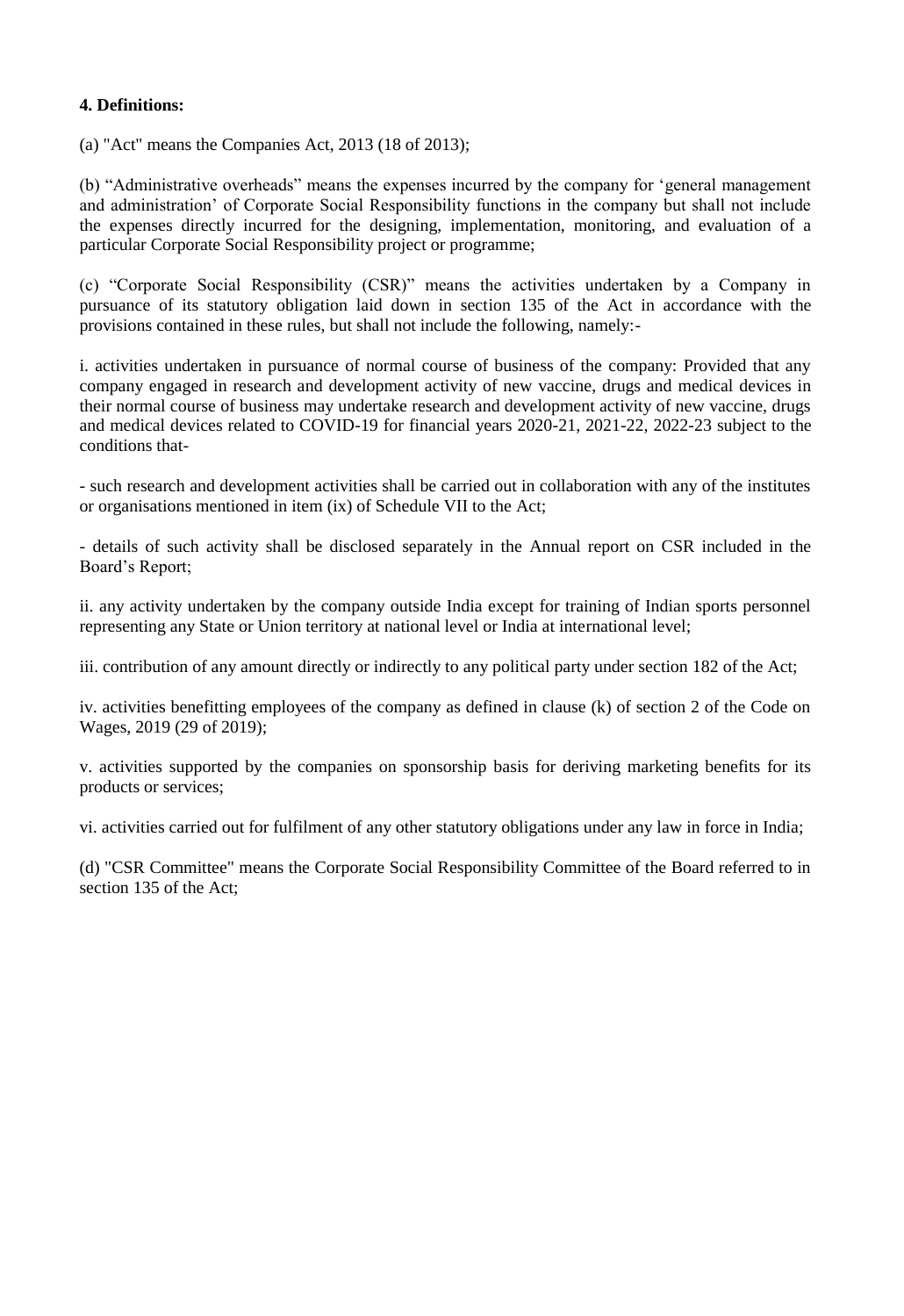(e) "CSR Policy" means a statement containing the approach and direction given by the board of a company, taking into account the recommendations of its CSR Committee, and includes guiding principles for selection, implementation and monitoring of activities as well as formulation of the annual action plan;

(f) "International Organisation" means an organisation notified by the Central Government as an international organisation under section 3 of the United Nations (Privileges and Immunities) Act, 1947 (46 of 1947), to which the provisions of the Schedule to the said Act apply;

(g) "Net profit" means the net profit of a company as per its financial statement prepared in accordance with the applicable provisions of the Act read with section 198 of the Act, but shall not include the following, namely: -

- any profit arising from any overseas branch or branches of the company, whether operated as a separate company or otherwise; and

- any dividend received from other companies in India, which are covered under and complying with the provisions of section 135 of the Act: Provided that in case of a foreign company covered under these rules, net profit means the net profit of such company as per profit and loss account prepared in terms of clause (a) of sub-section (1) of section 381, read with section 198 of the Act.

(h) "Ongoing Project" means a multi-year project undertaken by a Company in fulfilment of its CSR obligation having timelines not exceeding three years excluding the financial year in which it was commenced, and shall include such project that was initially not approved as a multi-year project but whose duration has been extended beyond one year by the board based on reasonable justification;

(i) "Public Authority" means 'Public Authority' as defined in clause (h) of section 2 of the Right to Information Act, 2005 (22 of 2005);

(j) "section" means a section of the Act.

Words and expressions used and not defined here shall have same meaning as defined under section 135 of the Companies Act, 2013 and rules made thereunder also if there is any inconsistency between the definition here provided and definitions under section 135 of the Companies Act, 2013 read with rules made thereunder definition under said section and rule thereunder shall prevail.

# **5. Respect for workers' rights and welfare:**

VENUS shall provide a workplace environment that is safe, hygienic and humane and which upholds the dignity of our employees. VENUS shall provide all its employees with access to training and development of necessary skills for career advancement on an equal and non-discriminatory basis. VENUS shall uphold the freedom of association and the effective recognition of the right to collective bargaining of labour, an effective grievance redressal system, non-employment of child or forced labour and provide and maintain equality of opportunities without any discrimination on any grounds in recruitment and during employment period.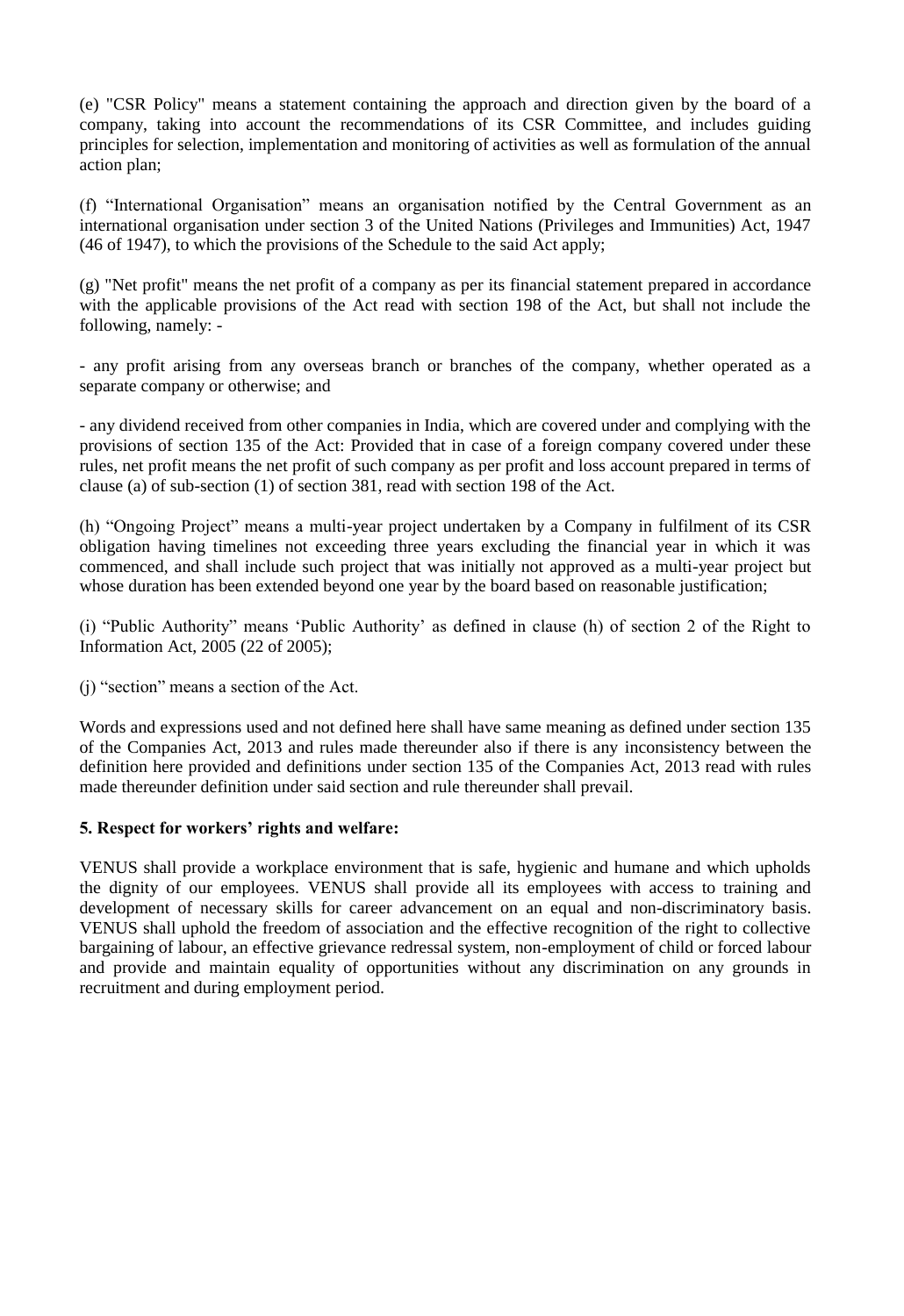### **6. Respect for human rights:**

VENUS shall respect human rights for all and avoid complicity with human rights abuses by us or by any third party.

## **7. Respect for Environment:**

VENUS shall take proper measures to check and prevent pollution, recycle, manage and reduce waste, and management of natural resources like land and water. VENUS shall proactively respond to the challenges of climate change by adopting cleaner production methods, promoting efficient use of energy and environment friendly technologies etc.

### **8. Activities for social and inclusive development:**

VENUS shall undertake activities for economic and social development of communities and geographical areas, particularly in the vicinity of its operations and also the operations of its subsidiary companies**.** 

### **9. CSR Policy:**

### It is VENUS's policy:

a. To direct VENUS's CSR Programmes, *inter alia*, towards achieving one or more of the following enhancing environmental and natural capital; supporting rural development; promoting education; providing preventive healthcare, providing sanitation and drinking water; creating livelihoods for people, especially those from disadvantaged sections of society, in rural and urban India; preserving and promoting sports;

b. To develop the required capability and self-reliance of beneficiaries at the grass roots, especially of women, in the belief that these are prerequisites for social and economic development;

c. To engage in skill building and vocational training, to enhance employability and generate livelihoods for persons from disadvantaged sections of society;

d. To pursue CSR Programmes primarily in areas that fall within the economic vicinity of the Company's operations and also the operations of its subsidiary companies, to enable close supervision and ensure maximum development impact;

e. To carry out CSR Programmes in relevant local areas to fulfill commitments arising from requests by government/regulatory authorities and to earmark amounts of monies towards CSR activities and to spend such monies through CSR Cells of such administrative bodies of the government, through any reputed/accredited non-governmental organizations (NGOs) and/or directly by way of developmental works in the local areas around which the Company or any of its subsidiary company operates;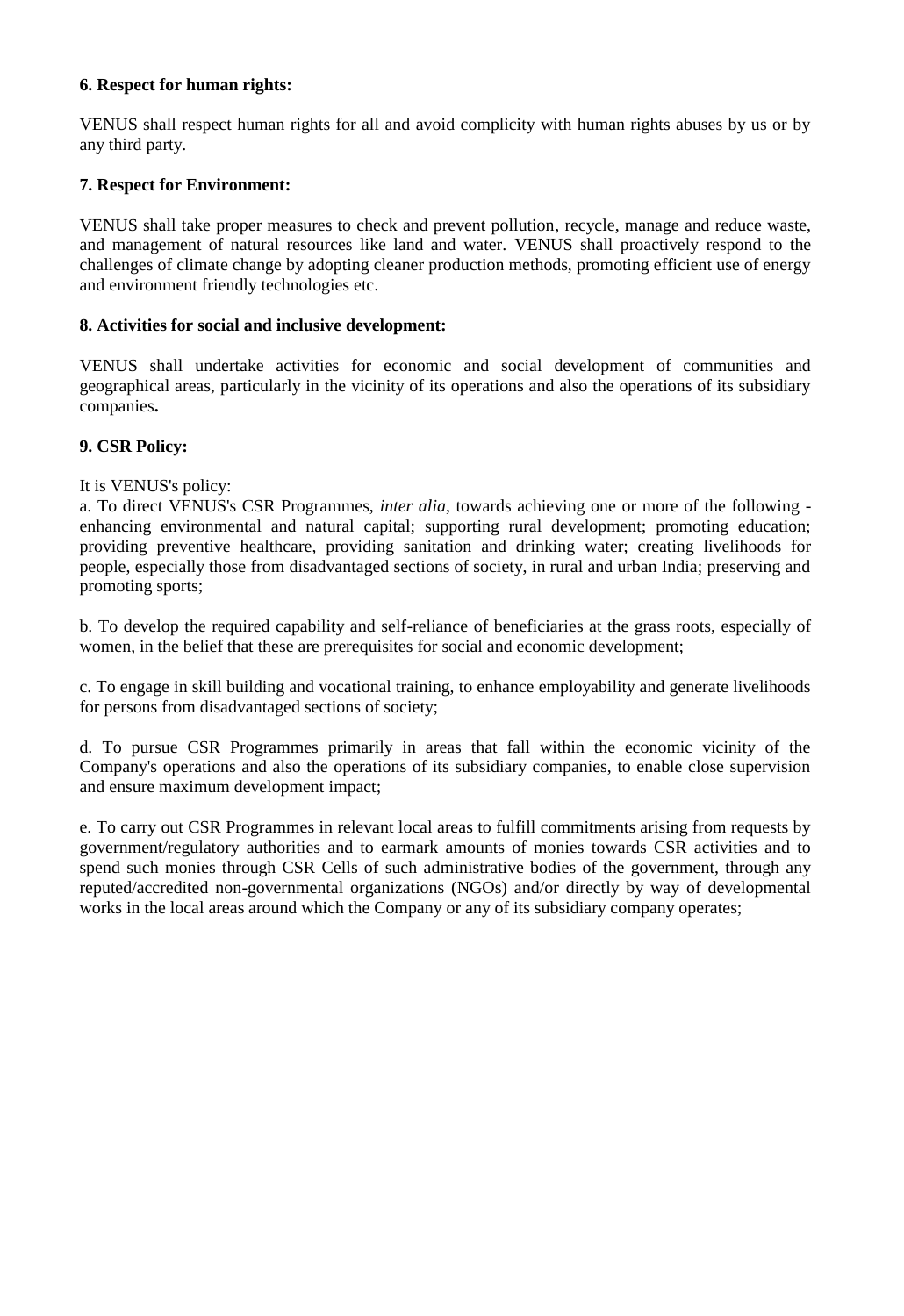f. To provide equal opportunities to beneficiaries of the Company's CSR Programmes as vendors or employees on merit basis;

g. To promote sustainability in partnership with industry associations, in order to have a multiplier impact.

h. To take up any other project or programme as may be recommended / decided by the CSR Committee / Board of Directors of the Company, in line with the Schedule VII to the Companies Act 2013.

#### **10. CSR Committee:**

a. The Board of Directors of VENUS at their Meeting held on October 21, 2021 reconstituted a Committee of the Board, consisting of 3 Directors, with the nomenclature "Corporate Social Responsibility Committee" (the "**Committee**").

The Committee will act in accordance with the terms specified in Section 135 of the Companies Act, 2013 read with Companies (Corporate Social Responsibility) Rules, 2014 as amended from time to time.

b. Committee shall be constituted with minimum three members among whom one member should be independent director; and the requisite quorum of the meeting shall not be less than 1/3 of the committee strength or two members. Provided that where a company is not required to appoint an independent director under sub-section (4) of section 149, it shall have in its Corporate Social Responsibility Committee two or more Directors. The Company Secretary, if any shall act as the secretary to the Committee. Meeting of the Committee shall be called by any member/ Secretary of the Committee. The Committee Members may attend the meetings physically or via video conference / teleconference mode.

c. The Committee shall formulate and recommend to the Board, an annual action plan in pursuance of this policy, which shall include :-

i. The list of CSR projects/programmes that are approved to be undertaken in line with Schedule VII of the Companies Act, 2013;

ii. The manner of execution of such projects/programmes;

iii. The modalities of utilization of funds and implementation schedules for projects/programmes;

iv. Monitoring and reporting mechanism for the projects/programmes;

v. Details of need and impact assessment, if any required, for projects undertaken by the company;

However, the Board may alter such plan at any time during the financial year, as per the recommendation of the Committee, based on reasonable justification to that effect.

d. The Committee shall be responsible for overseeing/ monitoring the CSR activities of the Company and report the same to the Board at least once in a year.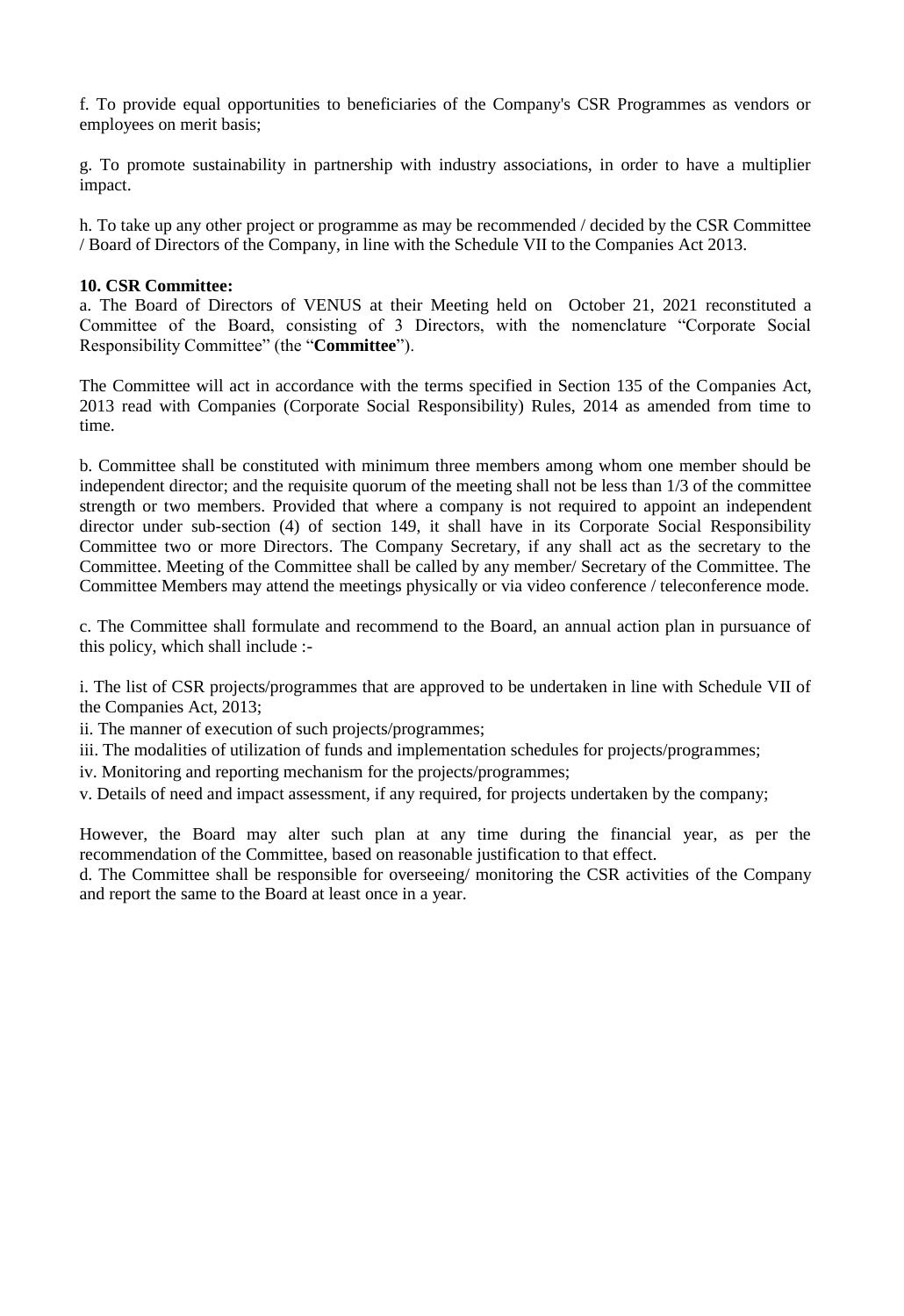# **11. Applicable Governing Laws:**

CSR Policy of the Company is governed by:

a. Section 135 and other applicable provisions of the Companies Act, 2013; Companies (Corporate Social Responsibility Policy) Rules, 2014 and any other applicable rules, as amended from time to time, and

b. Guidelines issued by Board of Directors of the Company from time to time.

#### **12. Implementation:**

VENUS will implement the Company's CSR Programmes either by itself or through –

a. a company established under section 8 of the Act, or a registered public trust or a registered society, registered under section 12A and 80 G of the Income Tax Act, 1961 (43 of 1961), established by the company, either singly or along with any other company; or

b. a company established under section 8 of the Act or a registered trust or a registered society, established by the Central Government or State Government; or

c. any entity established under an Act of Parliament or a State legislature; or

d. a company established under section 8 of the Act, or a registered public trust or a registered society, registered under section 12A and 80G of the Income Tax Act, 1961, and having an established track record of at least three years in undertaking similar activities.

The Company may engage international organisations for designing, monitoring and evaluation of the CSR projects or programmes as per its CSR policy as well as for capacity building of their own personnel for CSR and the Company can also collaborate with other companies for undertaking projects or programmes or CSR activities in such a manner that the CSR committees of respective companies are in a position to report separately on such projects or programmes in accordance with CSR rules.

The Board shall from time to time considering the duration of the CSR project approve such project as ongoing project. In case of on-going project progress of the project shall be presented to the Board along with the approved time line; and the Board has a power to make suitable changes in time line of the project and smooth implementation of project.

# **13. Governance:**

1. Every year, the CSR Committee will place for the Board's approval, a CSR Plan delineating the CSR Programmes to be carried out during the financial year, Action Plan and the specified budgets thereof. The Board will consider and approve the CSR Plan with any modification that may be deemed necessary.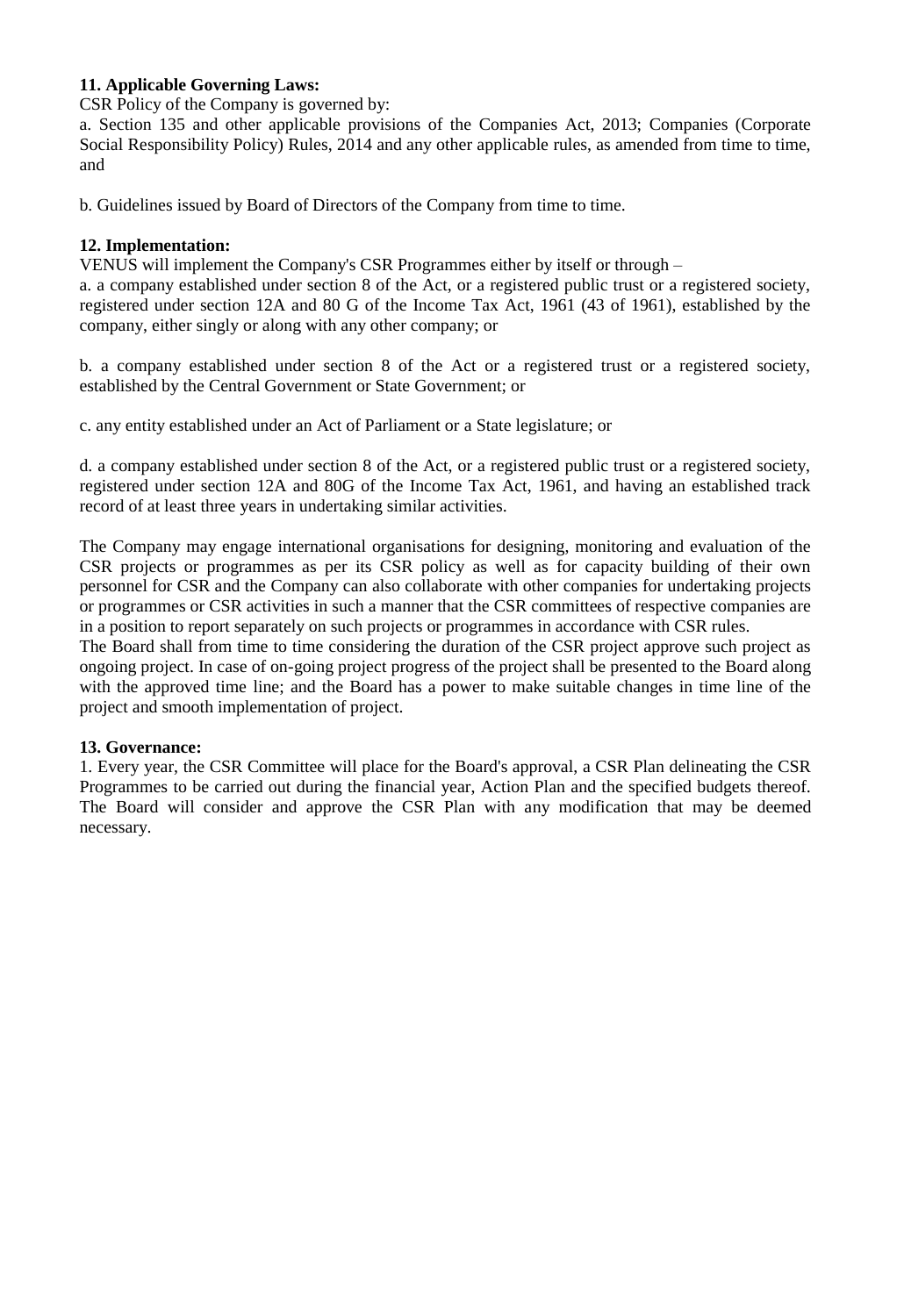2. The CSR Committee will assign the task of implementation of the CSR Plan within specified budgets and timeframes to such persons or trusts, foundations, societies, bodies as it may deem fit.

3. The executive Management of the Company has sufficient leverage to take up / implement such programs / activities in line with the approved CSR policy of the Company / in line with Schedule VII to the Companies Act 2013, as amended from time to time.

4. The persons/agencies to whom the implementation is assigned will carry out such CSR Programmes as determined by the CSR Committee within the specified budgets and timeframes and report back to the CSR Committee, through the Company Secretary, if any on the progress thereon at such frequency as the CSR Committee may direct.

5. The CSR Committee shall review the implementation of the CSR Programmes and issue necessary directions from time to time to ensure orderly and efficient execution of the CSR Programmes in accordance with this Policy.

6. It shall be the responsibility of the CSR Committee to review such reports and keep the Board apprised of the status of implementation of the same.

7. At the end of every financial year, the CSR Committee will submit its report to the Board.

### **14. CSR Expenditure:**

1. CSR expenditure will include all expenditure, direct and indirect, incurred by the Company on CSR Programmes undertaken in accordance with the approved CSR Plan. Moreover, any surplus arising out of the CSR activities shall not form part of the business profit of a company and shall be ploughed back into the same project or shall be transferred to the Unspent CSR Account and spent in pursuance of CSR policy and annual action plan of the company or transfer such surplus amount (if it's not related to an ongoing project as mentioned in the Act) to a Fund specified in Schedule VII, within a period of six months of the expiry of the financial year.

2. The Company shall spend upto 2% of the average net profit of the Company for the immediately preceding three financial years for the purpose of CSR programs / activities. Further, if company spends any excess amount then the said 2% of average net profits during any financial year such excess may be set off against the requirement to spend under sub-section (5) of section 135 up to immediate succeeding three financial years subject to the conditions that  $-$ 

a. the excess amount available for set off shall not include the surplus arising out of the CSR activities, if any, in pursuance of sub-rule (2) of this rule; and

b. the Board of the company shall pass a resolution to that effect.

However, if the company doesn't spend the required 2% of its average net profit during any of the financial year then the same shall be transferred to the fund specified in Schedule VII of the Companies Act, 2013 within a period of six months of the expiry of the financial year unless such unspent CSR funds are attributable/ allocated towards completion of such on-going projects as approved by the Board.